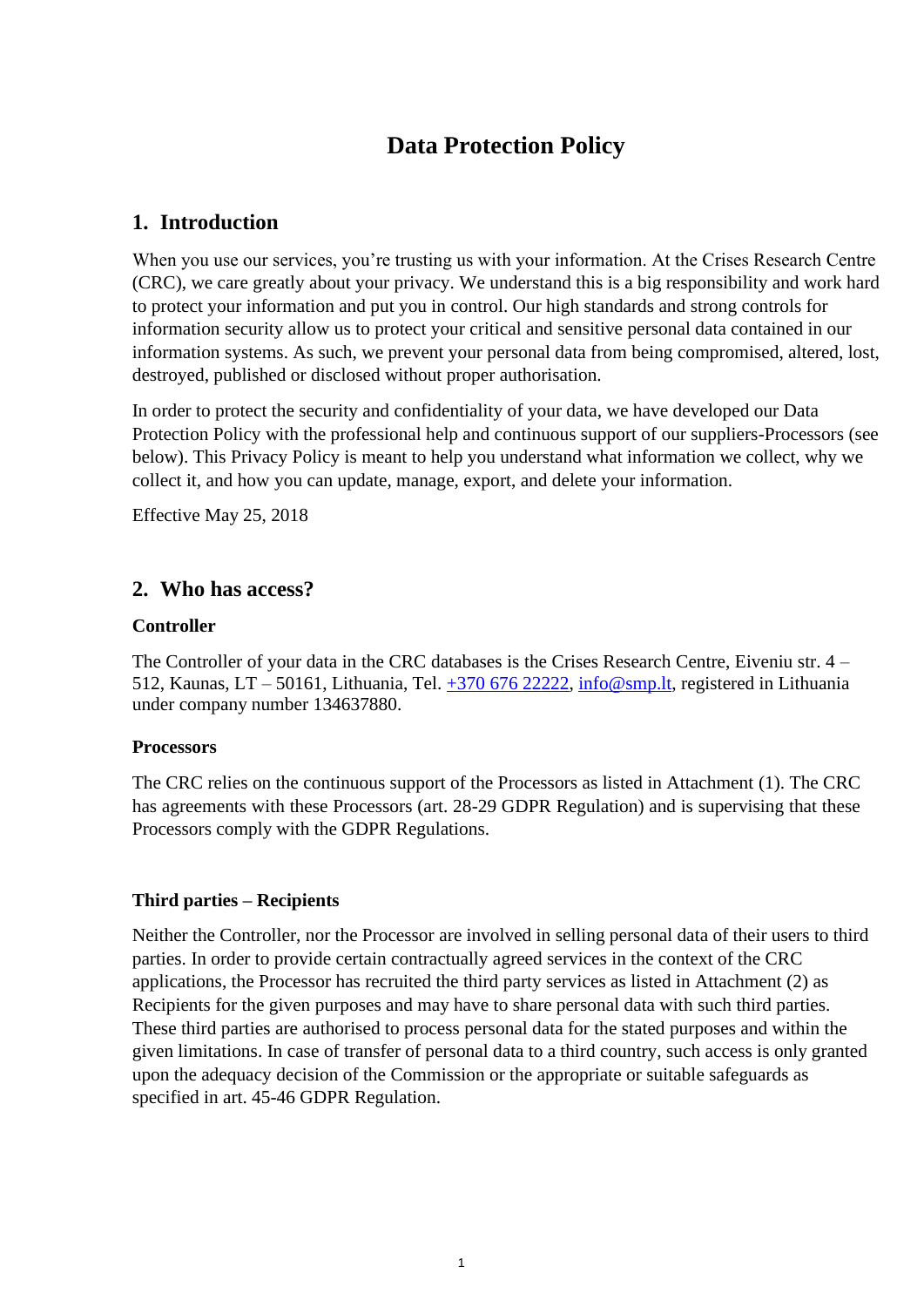## **Yourself (the Data Subject)**

Each registered person can visualise his data by logging in on [myhybridlab.com.](https://www.myhybridlab.com/) You can update most of the user data in your account; for corrections of names however the Controller may ask for additional supporting documentation.

## **Commitments regarding partners of the CRC**

All suppliers are thoroughly vetted before being engaged by the CRC for their services. Compliance with applicable data protection legislation (including GDPR compliance) is included in the vetting requirements for all such suppliers. The collaboration with suppliers and the conditions of that collaboration are annually reviewed, including continued compliance with any applicable legal and regulatory requirements. Collaboration may be ceased when a supplier no longer meets such requirements.

To the extent permitted by applicable law, the Controller or the Processor may also disclose your personal data to the following parties:

- Governmental/regulatory authorities and law enforcement agencies.
- (Internal/external) auditors.
- **IF** In response to subpoenas, court orders, or other legal, regulatory or judiciary process; to establish or exercise the legal rights of the Controller or the Processor; to defend against legal claims; or as otherwise required by law or binding order.
- When the Controller or the Processor believes it is necessary to investigate, prevent, or take action regarding illegal activities; to protect and defend the rights, property, or safety of Processors, their users, or others.
- In connection with a corporate transaction, such as divestiture, merger, consolidation, or asset sale, or in the unlikely event of bankruptcy.
- With affiliates of the Controller or the Processor.
- **•** The Controller or the Processors may ONLY share aggregated or anonymous information with third parties, including partners, advertisers and investors.

## **3. What do we process and why?**

Data is processed for the legal reason of the legitimate interests. During the design process of the applications, the Controller compiled a data inventory. We intend to acquire and process only the data that is strictly necessary for fulfilling the purposes described below.

Attachment [\(3\)](#page-8-0) lists the information that can be collected (updated annualy), and their interests/purposes.

If you wish to consult the detailed data inventory or wish to acquire more information about the purpose of the data processing activities, please contact the DPO.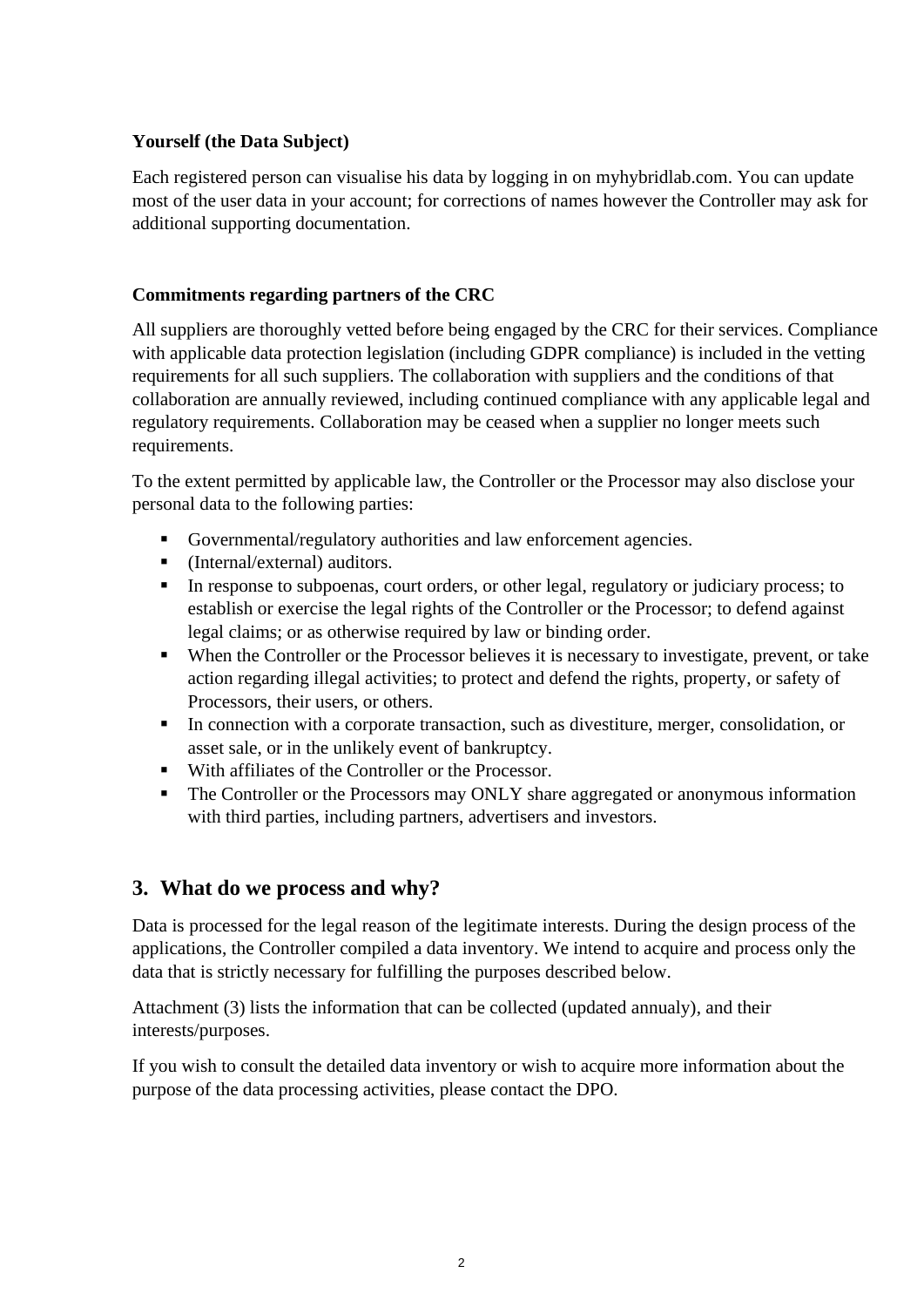## **4. How long do we store personal data?**

As required by applicable data protection legislation, the Controller strives to remove your personal data as soon as it is no longer necessary to accomplish the purpose for which it was originally collected. In view of this principle, the following retention periods apply (executed on an annual basis):

- Courses and certificates data: anonymisation 10 years after the expiry date of a certainqualification (is kept: country, appraisal result, year of birth, profession).

- Membership data: anonymisation 10 years after the last membership date (is kept: country, yearof birth, profession)

- Accounting data: information older than 10 years is deleted.

- Personal data: anonymisation 10 years after last login (is kept: country, year of birth, profession,courses/certificates data (see above), membership data (see above)).

- Support questions: removal 2 years after closing support ticket.

- The data will be fully removed from the backups within 180 days after the backup.

## **5. How do we ensure security? 5.1 Security by design**

The following security measures have been implemented to help protect personal data processed through our applications against unauthorized access, alteration, loss, or destruction (nonexhaustive list):

- All data is encrypted both at rest and in transit (check) between the service and your browser.
- **•** Personal data is only accessible after logging in with a personal unique username and password.
- **•** Passwords are not visible and are neither communicated via email, nor accessible to any person, including Processor's staff.
- All data is fully backed up.
- Actions in your personal data are logged with the identity of the person performing the action, the time stamp and the IP address.
- We do not provide export facilities of user data to recipients; only Course Centres are capable of producing an export of course participants of a certain course with the purpose of sending course information.

## **5.2 Personal data breach**

In the case of a personal data breach that may be a risk to your rights and freedoms, the Controller shall also – within 72 hours after having become aware of it – notify the supervisory authority (Described in art. 55 GDPR Regulation).

In case of a high risk – and without prejudice to the provisions of art. 34, paragraph 3 GDPR Regulation - the Controller will notify you about such personal data breach, with information about the nature, the likely consequences and a contact point for further information.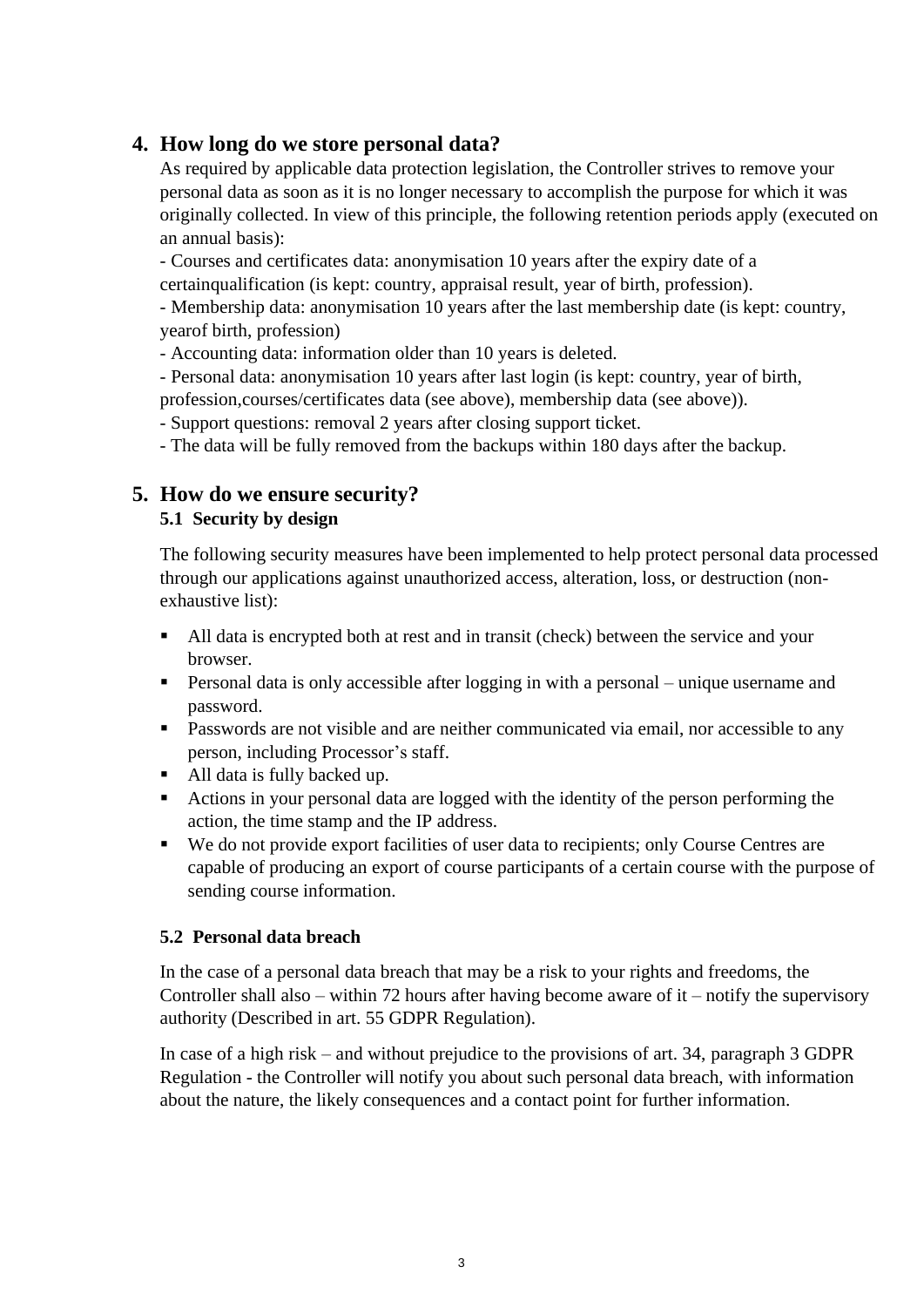## **6. What are your rights as a Data Subject?**

Unless your request is reasonably deemed excessive or unfounded, you may exercise the following rights in relation to your personal data processed through our applications:

- Request information concerning the processing of your personal data.
- Request the Controller to modify or correct your personal data if it is wrong.
- Have your personal data erased in certain circumstances as specified under applicable data protection legislation.
- Request the restriction of certain processing activities in certain circumstances as specified under applicable data protection legislation.
- Request a copy of all your data in possession of the Controller and the Processor in a standard format, as well as request for data portability.
- Withdraw your consent.

For a full review of your rights as Data Subject, please consult the General Data Protection Regulation.

You can easily exercise any of your rights by completing and submitting our online form. The Controller reserves the right to charge a reasonable fee in case your request is deemed excessive at our sole discretion.

#### **6.1 Modifying and correcting your personal data (rectification)**

HybridLab allows Data Subjects to manage the processed personal data themselves. If you are unable to complete the modifications or corrections to the data, then you can request the Controller to perform this action by submitting a request to [myhybridlab.com.](https://www.myhybridlab.com/)

## **6.2 Removing your personal data**

The following procedure will be applied when a request for removal of data from the Data Subject is presented to the CRC:

Because of the irreversibility of such action, in order to request a removal of personal data, the Data Subject must submit such request by logging in on [myhybridlab.com a](https://www.myhybridlab.com/)nd include a copy of their ID/Passport for identification purposes. The Controller may send an email reply first to check the authenticity of the request.

The Controller will assess without undue delay the nature of the request and check which data need to be removed from which database in accordance with the GDPR requirements. If the personal data is present in the application, the Controller will remove the personal data from the database of the application/system and apply the anonymisation procedures within 30 calendar days following the personal data removal request. The Controller notifies (by email) the Data Subject about removal within 30 calendar days. If the Controller cannot grant the request for removal, the DPO will notify the Data Subject about such decision and the motivation within 30 days following the data removal request. All personal data that you have selected for deletion will be fully purged from the backups within 180 days.

WARNING: removing personal data may lead to irreversibly losing any personal link or trace of membership, trainings, certificates or qualifications. The controller however will keep a printed record of the request of removal for reasons of proof and Controller's liability. Such printed records will not be processed by automated means and neither in a filing system or with the intention to form part of a filing system, hence the GDPR regulation does not apply (Art. 2, paragraph 1 GDPR Regulation).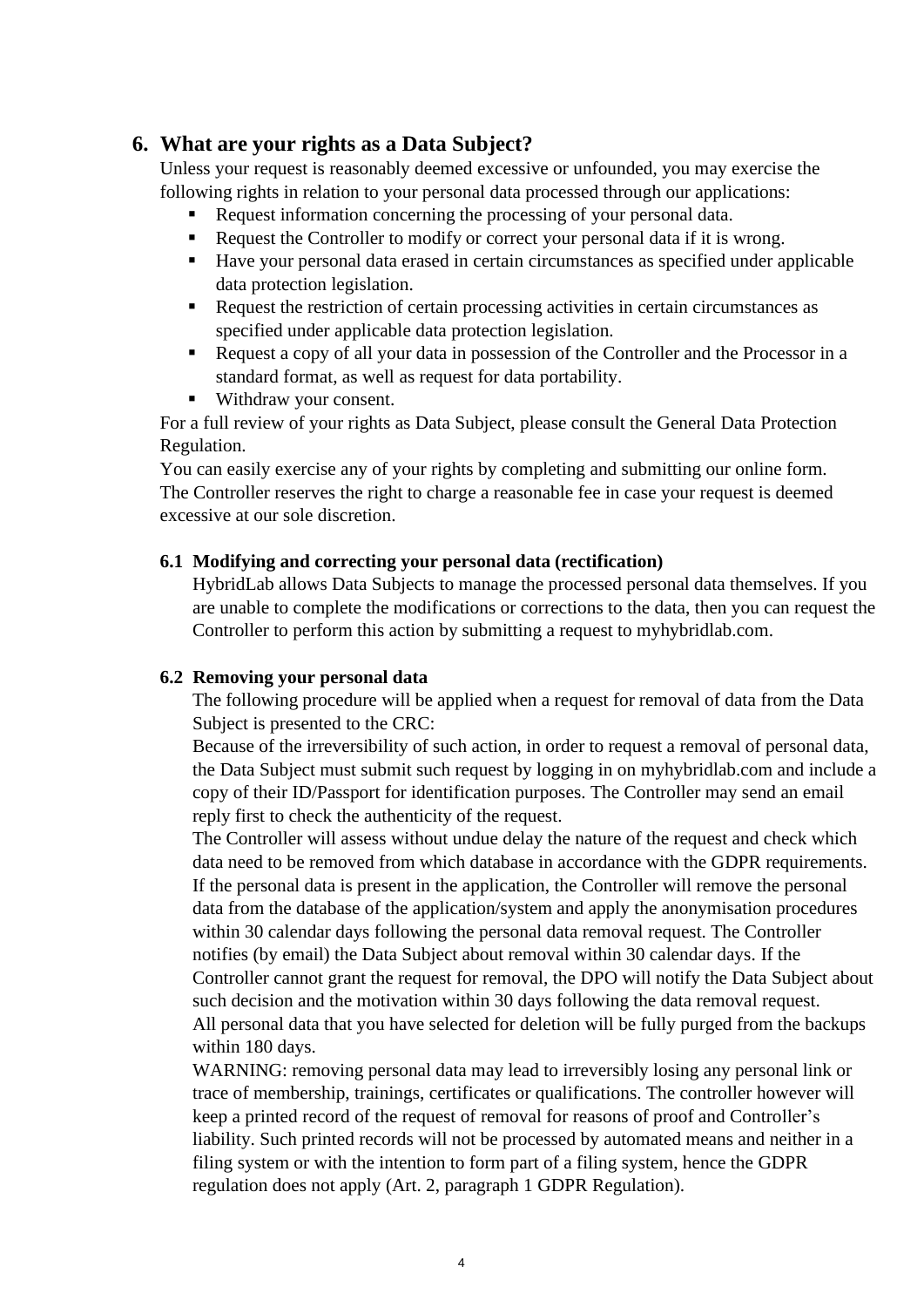#### **6.3 Apply restrictions of certain processing activities**

A dedicated [myhybridlab.com p](https://www.myhybridlab.com/)age in the Data Subject's account gives the possibility to subscribe or unsubscribe individually from the different newsletters, groups and other communication types. Changes made by the Data Subject are applied within one week at the latest.

Unsubscribing from emails containing news facts, event or services provided by the can alternatively be executed by using the unsubscribe button or hyperlink included in every newsletter or group email.

However, when registered for a course and until the course is closed administratively, identity and contact details are shared with the Course Centre. As a Course Centre cannot run a course without the possibility to contact the participants, this permission is mandatory in order to register for a course.

#### **6.4 Receive a copy of all your data – data portability**

Attachment [\(1\)](#page-5-0) lists how a Data Subject can create an overview of all available data in the Controller's (Processor's) systems.

The Data Subject can apply for an export in an electronic format of his personal data and qualifications, for data portability purposes. The Controller is not responsible for the format of this data in order to be uploaded in other systems.

#### **6.5 Withdraw your consent**

You have the right to withdraw your consent at any time. However, such withdrawal does not affect the lawfulness of processing based on consent before its withdrawal.

## **7. How you can provide consent?**

By accepting this privacy statement and furnishing personal data via [myhybridlab.com,](https://www.myhybridlab.com/) you expressly give consent to the Controller to process the data for the stated purposes. Only upon your individual consent, the Controller will pass on specific personal data to third parties. The foregoing also applies to processing of personal data outside of the EU, both in countries or recognised and not recognised by the European Commission to offer adequate data protection. Where required, a data transfer agreement will be entered into, in accordance with the contractual clauses set out in EU Commission Decision C(2010)593 Standard Contractual Clauses (processors) for the purposes of Article 26(2) of Directive 95/46/EC).

## **8. Who can you contact?**

If you have any questions about this privacy policy, or if you want to exercise any of the Data Subject rights stipulated above, please contact the Controller on  $\inf$ <sup>o</sup> emyhybridlab.com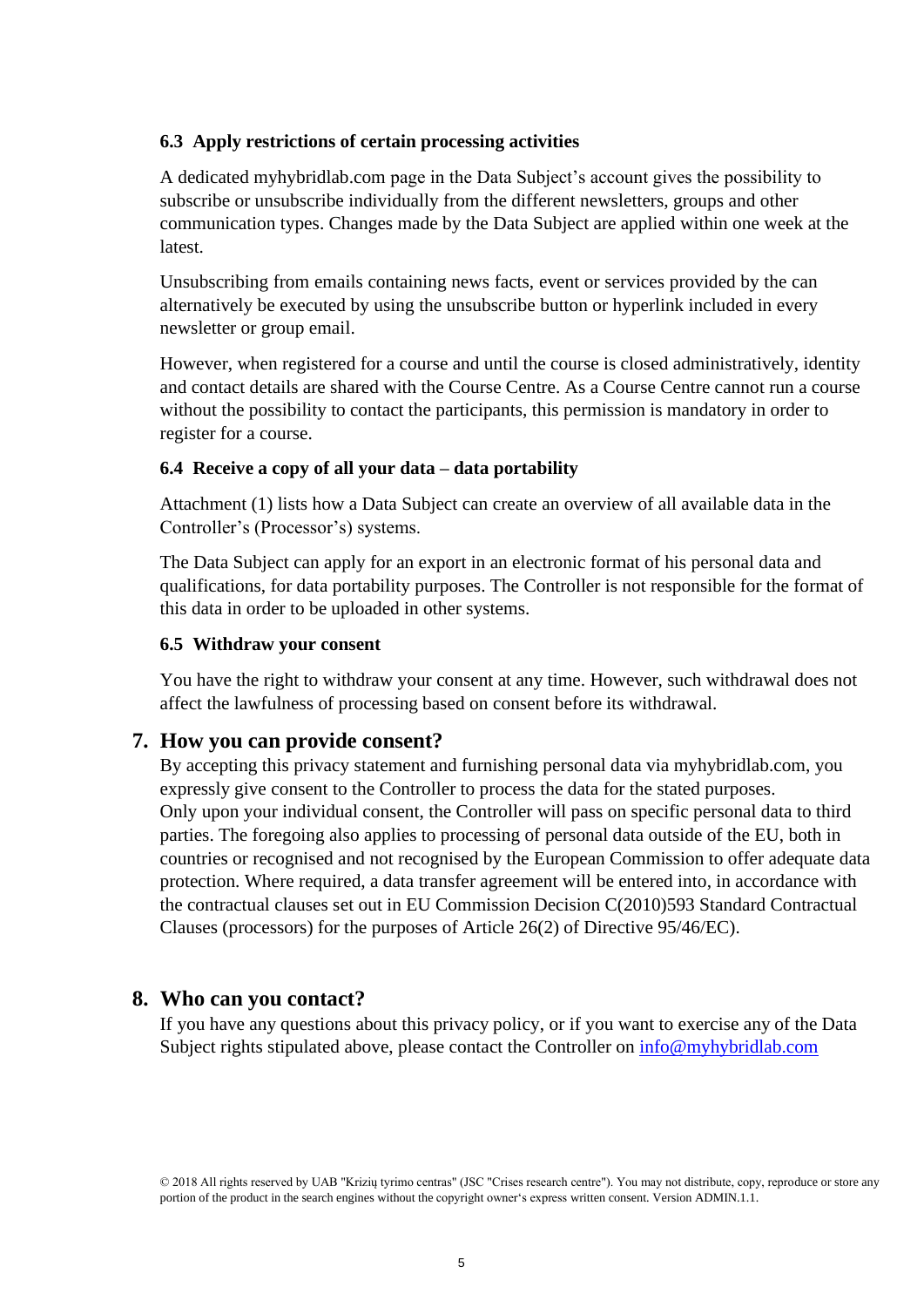# **Data Policy CRC - Attachment 1 List of Processors**

<span id="page-5-0"></span>The following natural or legal persons, public authorities, agencies or other bodies, process<sup>\*</sup> personal data on behalf of the Controller (art. 4, 8 GDPR Regulation).

| <b>Processor</b> | <b>Purpose(s)</b>                                                                                                         | Data copy                                                                                                                                                                                                             | <b>Contact</b>                                    |
|------------------|---------------------------------------------------------------------------------------------------------------------------|-----------------------------------------------------------------------------------------------------------------------------------------------------------------------------------------------------------------------|---------------------------------------------------|
| <b>Navision</b>  | Accounting                                                                                                                | Customers can ask for a<br>copy of the invoices<br>created.                                                                                                                                                           | www.dynamics.microsoft<br>.com/en-us/nav-overview |
| Zendesk<br>Chat  | Customer support<br>system                                                                                                | You can access the<br>Support system via<br>myhybridlab.com and<br>ask (if you need) for a<br>copy of the<br>communication.                                                                                           | www.zopim.com                                     |
| Totara           | Course content<br>E-learning<br>Personal data database<br>Course<br>administration<br>Web shop                            | You can print the<br>available pages with<br>collected data. Also you<br>can create a printed report<br>of personal data,<br>qualifications and course<br>history.                                                    | www.totaralms.com                                 |
| Mailgun          | User mailings                                                                                                             | Mail addresses are<br>stored according to the<br>groups the Data<br>Subject belongs.                                                                                                                                  | www.mailgun.com                                   |
| <b>ExtLMS</b>    | <b>Translation management</b><br>Management of<br>simulation training<br>Creation and development<br>of training material | Translators can ask<br>info@myhybridlab.com<br>for a report of their<br>activities as a translator.<br>You can print the<br>available pages with<br>collected data related to<br>simulation and training<br>material. | www.lms.myhybridlab.c<br>om                       |
| PowerBI          | Data Analysis Tool                                                                                                        | Data is stored and<br>used for statistical<br>analysis of training<br>parameters.                                                                                                                                     | powerbi.microsoft.com                             |

6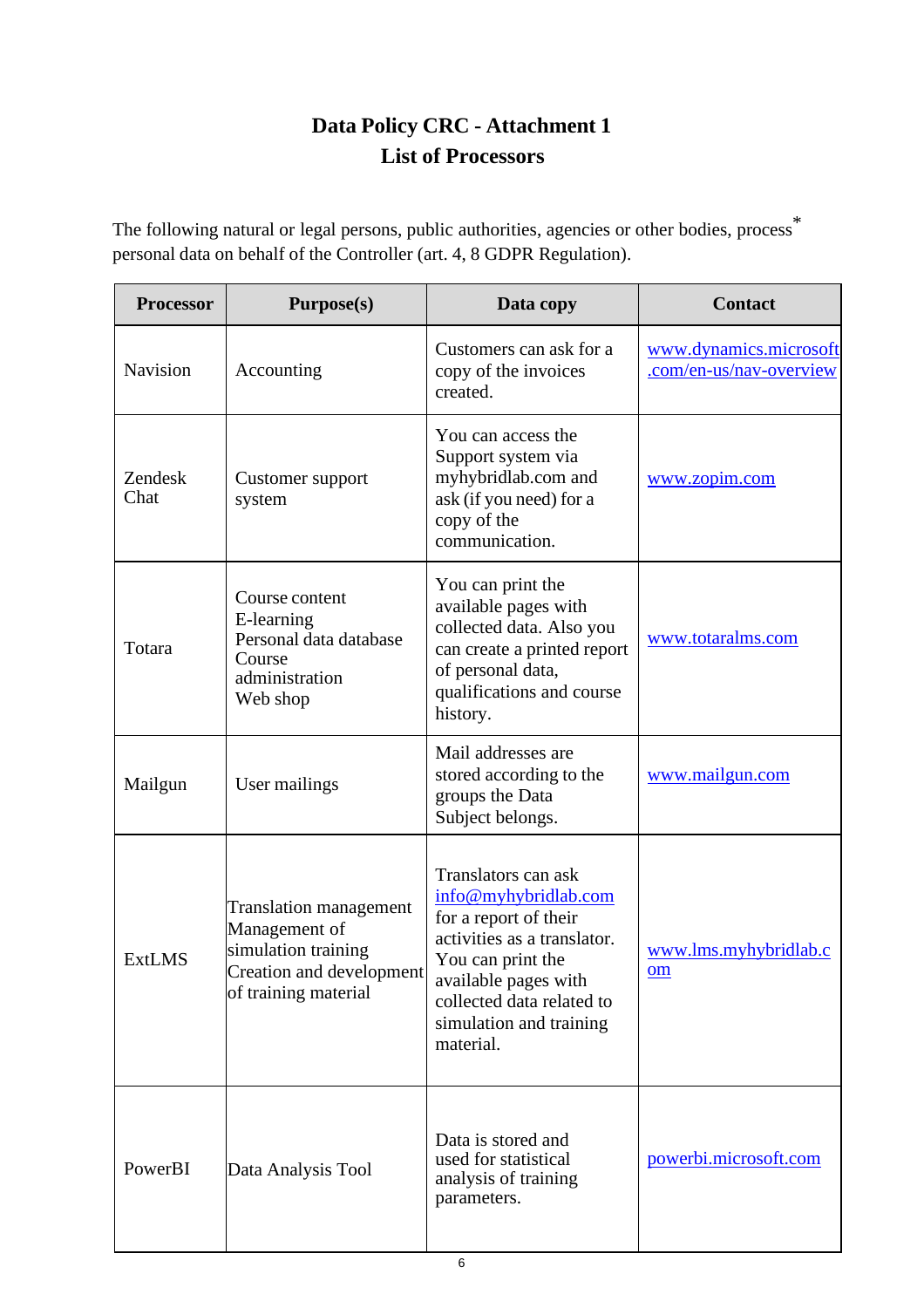| Jira                      | Issue tracking system                                                                                                                            | Personal data might<br>be temporary stored<br>in Jira if necessary to<br>improve<br>MŶHYBRIDLAB.                       | www.atlassian.com     |
|---------------------------|--------------------------------------------------------------------------------------------------------------------------------------------------|------------------------------------------------------------------------------------------------------------------------|-----------------------|
| <b>G</b> Suite            | E-mail client (Gmail)<br>Office programs (Google<br>Docs)<br>Online storage (Google<br>Drive)<br>Calendar<br>Communication platform<br>(Hangout) | Communications and<br>office documents<br>with customer's<br>personal data are<br>stored for 2 years.                  | www.google.com        |
| Microsoft<br>Office       | Office programs                                                                                                                                  | Office documents<br>with customer's<br>personal data are<br>stored for 2 years.                                        | www.microsoft.com     |
| Solink                    | Video data for course<br>evaluation                                                                                                              | Video data is used to<br>identify the person in the<br>courses, course appraisal<br>purposes and quality<br>assurance. | solinkcloud.com       |
| Dahua Smart<br><b>PSS</b> | Video data for course<br>evaluation                                                                                                              | Video data is used to<br>identify the person in the<br>courses, course appraisal<br>purposes and quality<br>assurance. | www.dahuasecurity.com |

<sup>\*</sup> any operation or set of operations which is performed on personal data or on sets of personal data, whether or not by automated means, such as collection, recording, organization, structuring, storage, adaptation or alteration, retrieval, consultation, use, disclosure by transmission, dissemination or otherwise making available, alignment or combination, restriction, erasure or destruction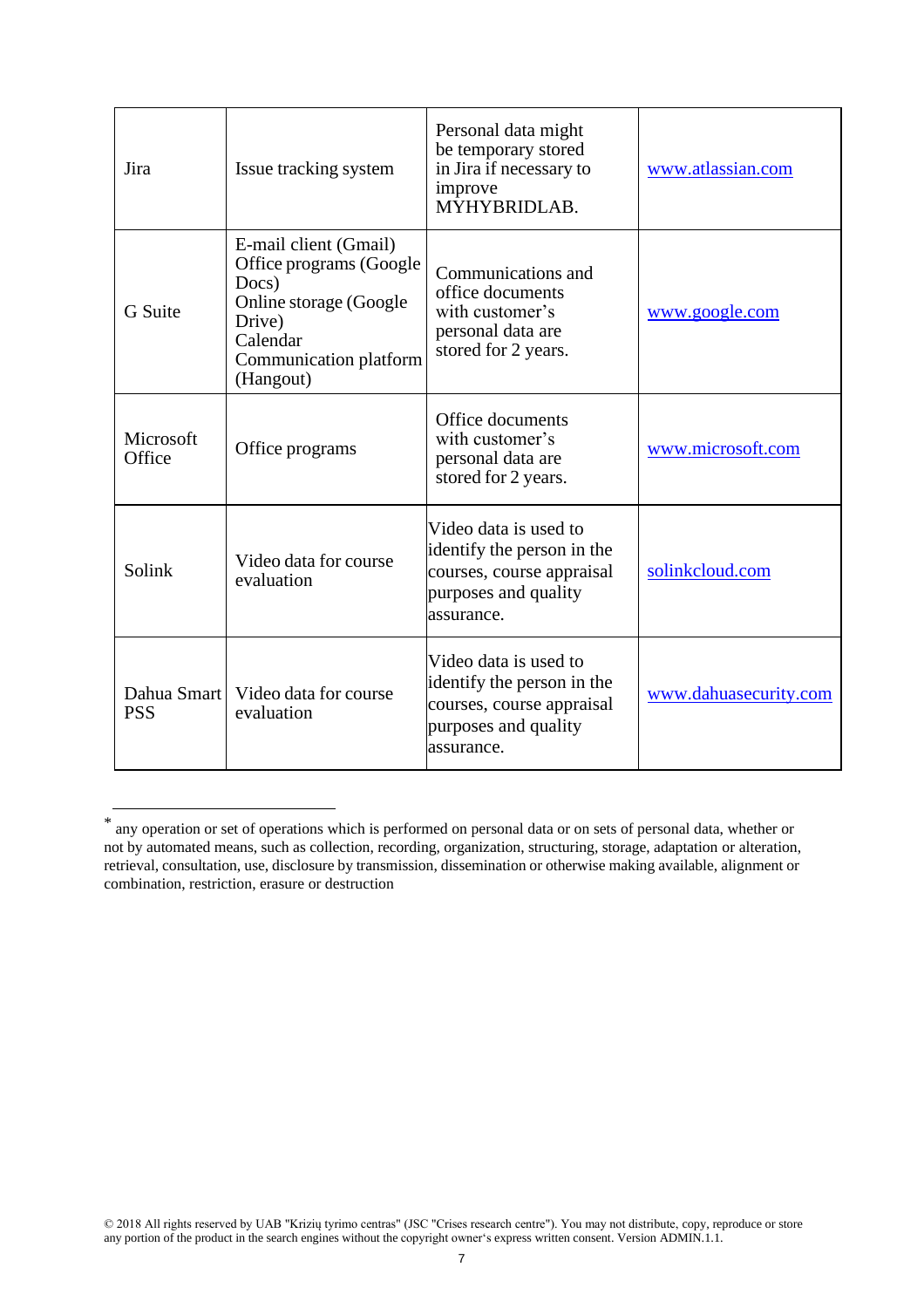# **Data Policy CRC - Attachment 2 List of Recipients**

<span id="page-7-0"></span>To the following natural or legal persons, public authorities, agencies or other bodies, personal data is disclosed, whether a third party or not (art. 4, 9 GDPR Regulation).

| <b>Recipients</b>                                         | Purpose(s)                           | <b>Limitations</b>                                                                                                                                                                                                                                      |  |
|-----------------------------------------------------------|--------------------------------------|---------------------------------------------------------------------------------------------------------------------------------------------------------------------------------------------------------------------------------------------------------|--|
| <b>ERC</b> (European<br>Resuscitation<br>Council)         | Quality Control of<br>courses        | Access to individual accounts of their users.<br>Access to course data within their country.<br>No export tools.                                                                                                                                        |  |
| <b>AHA</b> (American<br><b>Heart Association</b> )        | Quality Control of<br>courses        | Access to individual accounts of their users.<br>Access to course data within their country.<br>No export tools.                                                                                                                                        |  |
| <b>American College</b><br>of Surgeons                    | <b>Quality Control of</b><br>courses | Access to individual accounts of their users.<br>Access to course data within their country.<br>No export tools.                                                                                                                                        |  |
| <b>ALSG</b> (Advanced<br>Life Support<br>Group)           | Quality Control of<br>courses        | Access to individual accounts of their users.<br>Access to course data within their country.<br>No export tools.                                                                                                                                        |  |
| <b>AAFP</b> (American<br>Academy of<br>family physicians) | Quality Control of<br>courses        | Access to individual accounts of their users.<br>Access to course data within their country.<br>No export tools.                                                                                                                                        |  |
| Course<br>instructors                                     | Quality control of<br>courses        | Access to individual accounts of participants<br>for the courses.<br>Access to course data for their relevant<br>course types. No export tools.                                                                                                         |  |
| <b>Course Centres</b>                                     | Administration of<br>courses         | Access to personal data either by<br>mandate of, or upon explicit (but mandatory)<br>approval by the course participant.<br>Export of address details on a course<br>level is facilitated, in order to ship paper<br>manuals (to the extent supported). |  |
| <b>Course Director</b>                                    | Certification of<br>participants     | Access to personal data related to the Course<br>Centre's permissions of access.<br>No export tools.                                                                                                                                                    |  |

© 2018 All rights reserved by UAB "Krizių tyrimo centras" (JSC "Crises research centre"). You may not distribute, copy, reproduce or store any portion of the product in the search engines without the copyright owner's express written consent. Version ADMIN.1.1.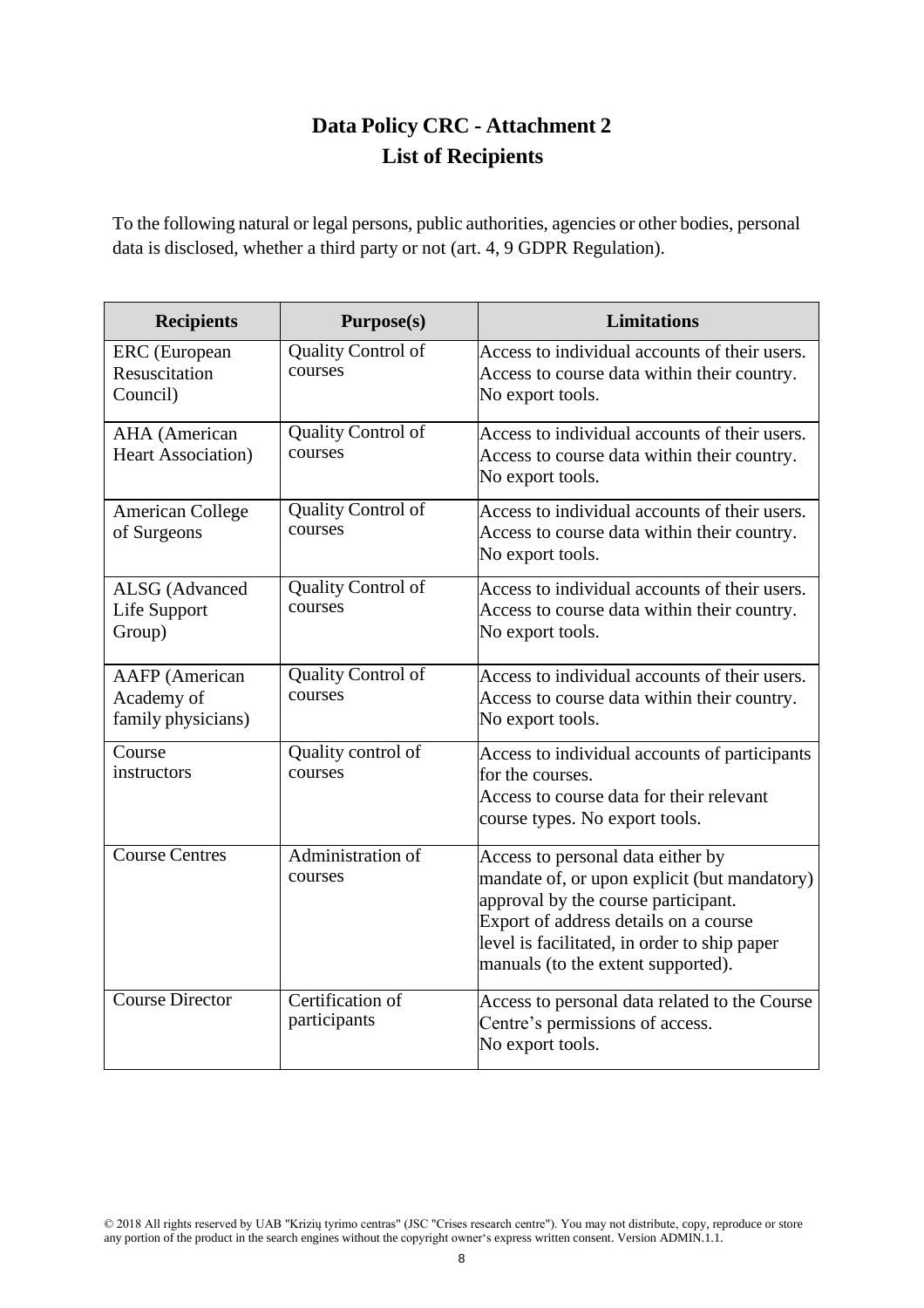# **Data Policy CRC - Attachment 3 Information collected by the Controller for which interests**

<span id="page-8-0"></span>

| Data type                                                                                                                                                           | Interest/purpose                                                          | <b>Mandatory</b>                  |
|---------------------------------------------------------------------------------------------------------------------------------------------------------------------|---------------------------------------------------------------------------|-----------------------------------|
| First name/Surname                                                                                                                                                  | Uniquely identify persons                                                 | Yes                               |
| <b>Additional names (First</b><br>name – phonetic, Surname<br>- phonetic, Middle name,<br>Alternate name)                                                           | Notification Templates for message<br>personalization                     | No                                |
| <b>Username</b>                                                                                                                                                     | Uniquely identify persons                                                 | N <sub>0</sub>                    |
| Email address                                                                                                                                                       | Communication with users (Data Subjects)<br>Feedback<br>Unique identifier | For specific<br>$\text{groups}^1$ |
| Email display                                                                                                                                                       | Communication with users (Data Subjects)                                  | $\overline{\rm No}^2$             |
| Gender (sex)                                                                                                                                                        | <b>Statistical purposes</b>                                               | $\overline{\text{No}}$            |
| Date of birth                                                                                                                                                       | Avoid double records                                                      | Yes                               |
| Personal number                                                                                                                                                     | Uniquely identify persons                                                 | No                                |
| Country                                                                                                                                                             | <b>Statistical purposes</b>                                               | $\overline{\text{No}}$            |
| County, Municipality,<br>City/town                                                                                                                                  | <b>Statistical purposes</b><br>Delivery of goods                          | Yes                               |
| <b>Address</b>                                                                                                                                                      | Delivery of goods                                                         | Yes                               |
| Postal code                                                                                                                                                         | Delivery of goods                                                         | No                                |
| Time zone                                                                                                                                                           | <b>Statistical purposes</b><br>Training purposes                          | No                                |
| Phone                                                                                                                                                               | Communication with users (Data Subjects)<br>Feedback<br>Unique identifier | Yes                               |
| Mobile, Additional phone,<br>Fax no., Web page,<br>Work phone                                                                                                       | Communication with users (Data Subjects)<br>Unique identifier             | No                                |
| Organization, department,<br>position                                                                                                                               | <b>Statistical purposes</b>                                               | No                                |
| Job standing, Last job<br>standing                                                                                                                                  | Statistical purposes                                                      | No                                |
| Education (Institution,<br>Diploma no., Diploma<br>specialty, Diploma issue<br>date, Diploma serial no.,<br>License no., License issue<br>date, License serial no.) | <b>Statistical purposes</b>                                               | No                                |
| User picture                                                                                                                                                        | Identify the person in the courses                                        | No                                |
| List of interests                                                                                                                                                   | Statistical purposes                                                      | No                                |
| Aspirational position                                                                                                                                               | <b>Statistical purposes</b>                                               | No                                |
| Skype ID                                                                                                                                                            | <b>Statistical purposes</b>                                               | No                                |
| Password                                                                                                                                                            | Login security                                                            | Yes                               |
| New password                                                                                                                                                        | Login security                                                            | No                                |
| Preferred language                                                                                                                                                  | Presenting information in a familiar language                             | No                                |
| Membership history                                                                                                                                                  | <b>Statistical purposes</b>                                               | N <sub>0</sub>                    |